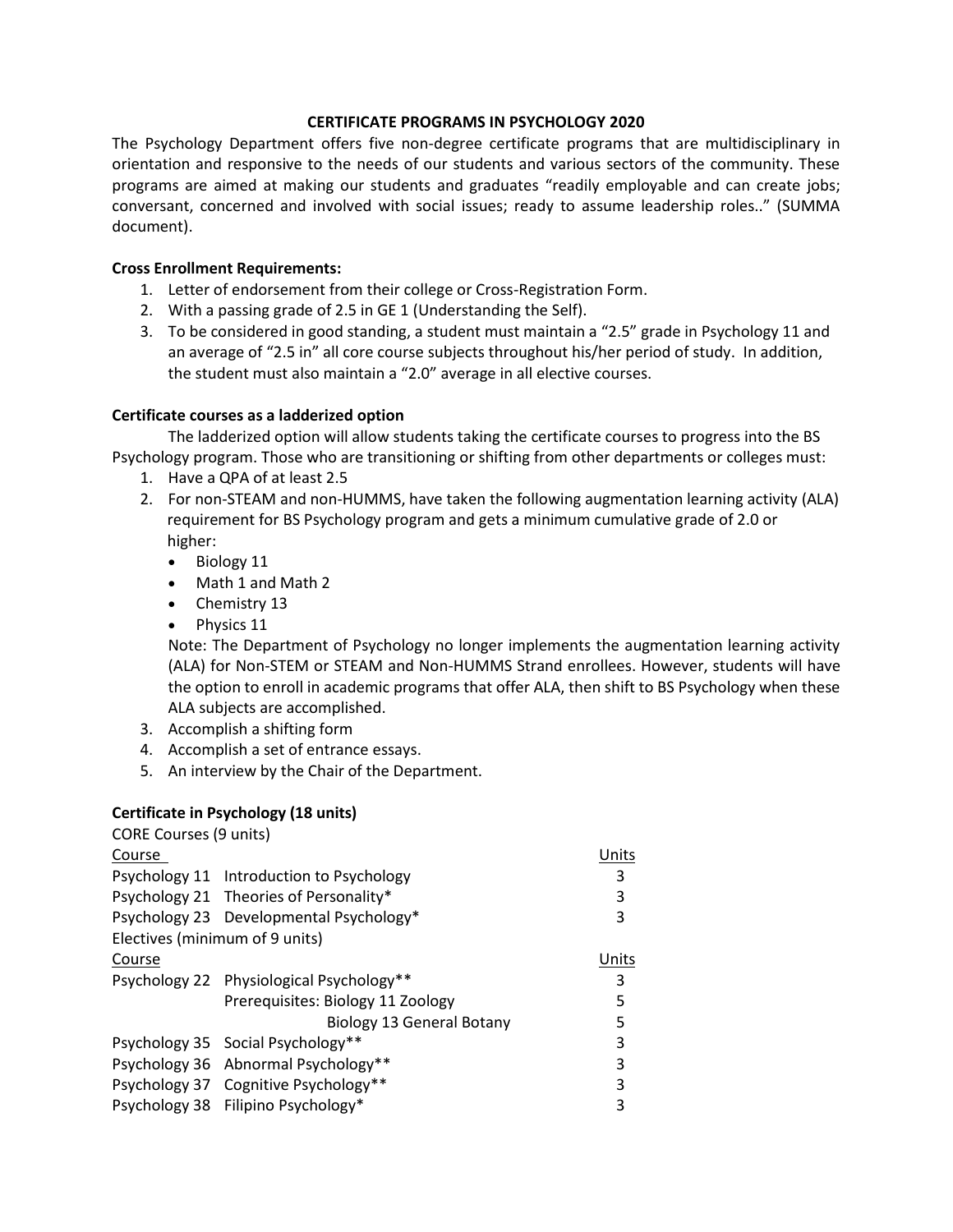\*Pre-requisite – Psychology 11 \*\*Pre-requisites –Psychology 11 and Psychology 21

# **Certificate in Gender Studies (18 units)**

Gender studies is an interdisciplinary academic field devoted to analyzing gender identity and gender representation. It includes women's studies (concerning women, feminism, gender, and politics), men and queer studies.

| Core Courses (9 units)                                 |       |
|--------------------------------------------------------|-------|
| Course                                                 | Units |
| Psychology 11 Introduction to Psychology               | 3     |
| Psychology 14 Gender and Sexuality                     | 3     |
| Psychology 21 Theories of Personality*                 | 3     |
| Electives (minimum of 9 units)                         |       |
| Course                                                 | Units |
| Psychology 81 Gender and Peace                         | 3     |
| Psychology 82 Seminar in Women's Studies               | 3     |
| Psychology 83 Intro to Queer Theory                    | 3     |
| Psychology 84 Gender and Law                           | 3     |
| Psychology 85 Language and Gender                      | 3     |
| (same as ELS 52; formerly Women, Literature, and Arts) |       |
| Psychology 86 Feminist Counseling                      | 3     |
| Psychology 87 Gender and Religion                      | 3     |
| *Pre-requisite - Psychology 11                         |       |

## **Certificate in Personnel Psychology (18 units)**

This certificate program is intended for undergraduate students to deepen their understanding at applying psychological theories and principles to organizations. It focuses on increasing workplace productivity and related issues such as the physical and mental well-being of employees, as well as dealing with recruitment, selection and evaluation of personnel, and other job aspects such as morale, job satisfaction, employment testing, employment interview, employee training and relationships between managers and workers in the workplace.

Core Courses (9 units)

| Course                         |                                                           | Units |
|--------------------------------|-----------------------------------------------------------|-------|
|                                | Psychology 11 Introduction to Psychology                  | 3     |
|                                | Psychology 21 Theories of Personality*                    | 3     |
|                                | Psychology 23 Social Psychology**                         | 3     |
| Electives (minimum of 9 units) |                                                           |       |
| Course                         |                                                           | Units |
|                                | Psychology 12 Business Psychology*                        | 3     |
|                                | Psychology 34 Industrial Psychology**                     | 3     |
|                                | Psychology 38 Filipino Psychology*                        | 3     |
|                                | Psychology 73 Fundamentals of Management (same as Mgt 11) | 3     |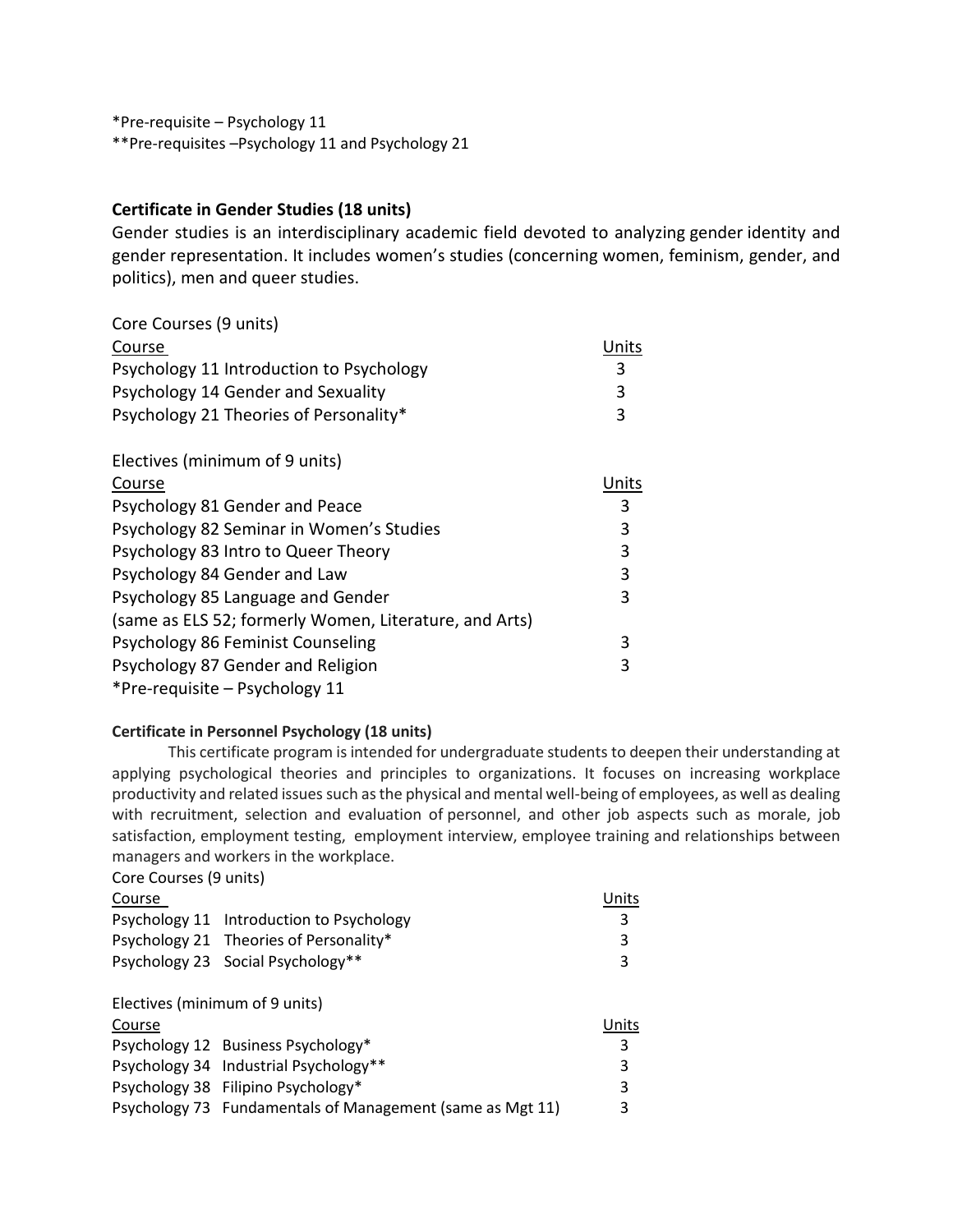| *by request                                          |    |
|------------------------------------------------------|----|
| Psychology 74 Digital Business and Digital Economy   | 3. |
| (same as BA-Econ 37P; Pre-requisite ABM 2 or Mqt 11) |    |
| Psychology 75 Human Resource Management              | 3. |
| (same as BA 33 C; pre-requisite ABM 2 or Mgt 11)     |    |
| Psychology 76 Customer Relations in Governments      | 3  |
| (same as PA 31)                                      |    |
| *Pre-requisite - Psychology 11                       |    |
| **Pre-requisite - Psychology 11 and Psychology 21    |    |

## **Certificate in Health Psychology (18 units)**

This certificate program aims at gaining deep understanding on how psychological, behavioral, and cultural factors contribute to physical health, mental health and illness. This certificate is for undergraduate and graduate students who would want to enhance their knowledge about complex problems of health and healthcare from a psychological perspective and application.

| Core Courses (9 units) |                                                   |       |   | <b>Units</b> |
|------------------------|---------------------------------------------------|-------|---|--------------|
| Course                 |                                                   |       |   |              |
|                        | Psychology 11 Introduction to Psychology          |       |   | 3            |
|                        | Psychology 21 Theories of Personality*            |       |   | 3            |
|                        | Psychology 27 Health Psychology*                  |       |   | 3            |
|                        | Electives (minimum of 9 units)                    |       |   |              |
| Course                 |                                                   | Units |   |              |
|                        | Psychology 23 Developmental Psychology*           |       | 3 |              |
|                        | Psychology 32 Physiological Psychology**          |       | 3 |              |
|                        | Prerequisites: Biology 11 Zoology                 | 5     |   |              |
|                        | <b>Biology 13 General Botany</b>                  | 5     |   |              |
|                        | Psychology 36 Abnormal Psychology**               | 3     |   |              |
|                        | Psychology 95 Basic Nutrition (same as ND 14)     | 6     |   |              |
|                        | Prerequisites: Chemistry 17                       | 5     |   |              |
|                        | (Organic Chem and Bio-Chem)                       |       |   |              |
|                        | Psychology 96 Intro to Genetics (same as Bio 24)  |       | 5 |              |
|                        | Prerequisites: Biology 11 Zoology                 | 5     |   |              |
|                        | <b>Biology 13 General Botany</b>                  | 5     |   |              |
|                        | Psychology 97 Preventive Community Health and     |       | 3 |              |
|                        | Epidemiology (same as Bio 52)                     |       |   |              |
|                        | Prerequisites: Gen Bio 1 & Gen Bio 2              |       |   |              |
|                        | Psychology 98 Complementary and Alternative Med   |       | 1 |              |
|                        | (same as Pharma 21)                               |       |   |              |
|                        | *Pre-requisite - Psychology 11                    |       |   |              |
|                        | **Pre-requisite - Psychology 11 and Psychology 21 |       |   |              |

## **Certificate in Disaster Psychosocial Management**

This certificate program aims at developing an appreciation of psychosocial intervention as a valued element of immediate and long-term disaster management. It recognizes psychosocial recovery is as important as repairing homes and rebuilding bridges. This program is intended for undergraduate and graduate students who would like to enhance their awareness and deepen their participation in effective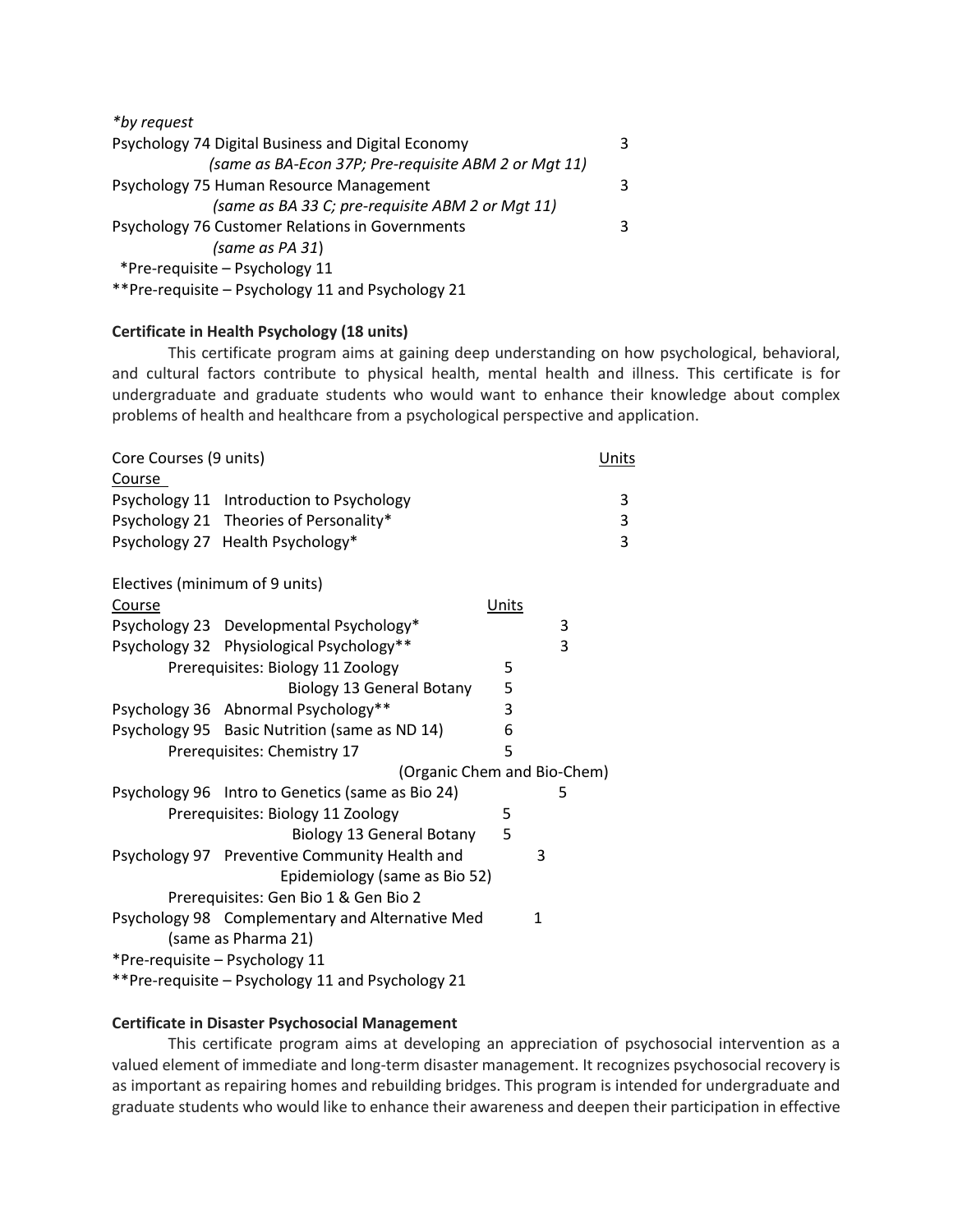post disaster management and psychosocial support programs for strengthening and building the resilience of individuals and communities.

| Core Courses (9 units)         |                                                  |       |   |
|--------------------------------|--------------------------------------------------|-------|---|
| Course                         |                                                  | Units |   |
|                                | Psychology 11 Introduction to Psychology         |       | 3 |
|                                | Psychology 21 Theories of Personality*           |       | 3 |
|                                | Psychology 38 Social Psychology**                |       | 3 |
| Electives (minimum of 9 units) |                                                  |       |   |
| Course                         | Units                                            |       |   |
|                                | Psychology 72 Environmental Psychology*          |       | 3 |
|                                | Psychology 89 Intro to Disaster Management       | 3     |   |
|                                | Psychology 90 Trauma Awareness and Resiliency    |       | 3 |
|                                | Psychology 91 Conflict Transformation            | 3     |   |
|                                | Psychology 92 Intro to Trauma Healing            | 3     |   |
|                                | Psychology 93 Foundations of Playback Theater    |       | 3 |
| Psychology 94                  | Sports for Individuals and Communities 3         |       |   |
| In Crisis                      |                                                  |       |   |
|                                | Psychology 99 Earth Science (same as Physics 25) |       | 3 |
|                                |                                                  |       |   |

\*Pre-requisite – Psychology 11

\*\*Pre-requisite – Psychology 11 and Psychology 21

#### **The Certificate in Sport and Exercise Psychology**

The Certificate in Sport and Exercise Psychology is offered to Silliman undergraduate students who wish to enhance their knowledge in Sport and Exercise Psychology. While the certificate is awarded by the Department of Psychology, this program is a collaboration between the Department of Psychology and Department of Physical Education. While students from other departments can avail of this certificate, this is primarily designed for the psychology and physical education students.

#### **Core Courses (9 units)**

The student is required to take the following core courses. Psychology 11 or Introduction to Psychology is a required course for Psychology 60 Introduction to SEP.

| Course                            |                                                                               | Jnits |
|-----------------------------------|-------------------------------------------------------------------------------|-------|
| Psychology 11                     | Introduction to Psychology                                                    | 3     |
| Psychology 60                     | Introduction to Sport and Exercise Psychology                                 | 3     |
|                                   | history and foundation, personality and motivation<br>in sports and exercise) |       |
| SPE 31/Psych 62                   | Philosophical and Sociological Foundations                                    |       |
|                                   | of PE and Sports                                                              | 3     |
| *pre-requisite to all SPE courses |                                                                               |       |

| Electives (minimum of 9 units)                            | <b>Units</b> |
|-----------------------------------------------------------|--------------|
| SPE 33/Psych 63 Anatomy and Physiology of Human Movements |              |
| *pre-requisite to SPE 32                                  |              |